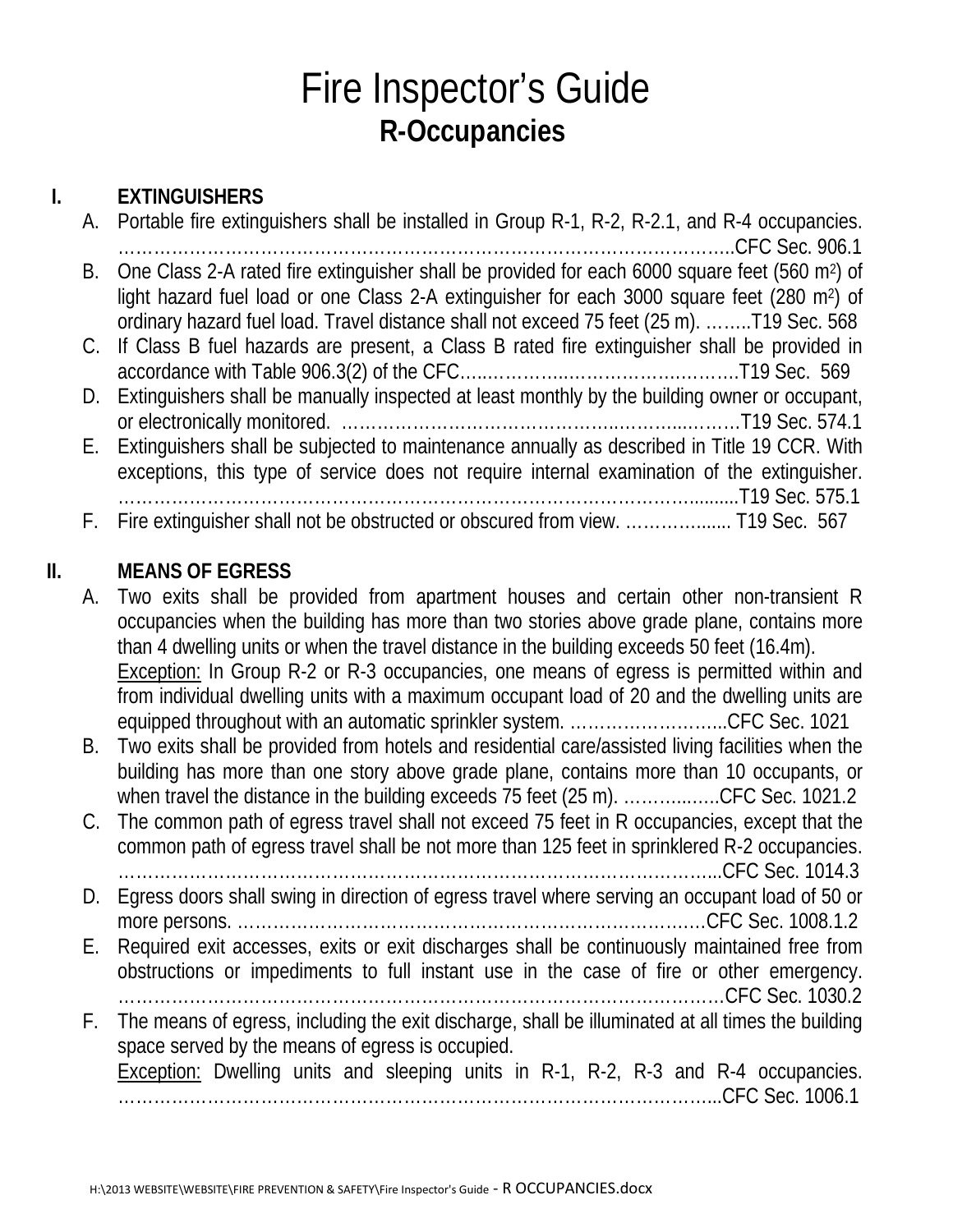#### **MEANS OF EGRESS (CONTINUED)**

|                | G. In the event of power supply failure, an emergency electrical system shall automatically<br>illuminate aisles, stairways, corridors and other egress components in areas that require two                                                                                         |
|----------------|--------------------------------------------------------------------------------------------------------------------------------------------------------------------------------------------------------------------------------------------------------------------------------------|
| Н.             | Exit signs shall be provided where two or more exits are required from a room or area.                                                                                                                                                                                               |
| $\mathbf{I}$ . | Exit signs shall be internally or externally illuminated at all times; signs shall be connected to<br>an emergency power system that provides illumination for not less than 90 minutes in case of                                                                                   |
| J.             | Emergency escape and rescue openings which open directly into a public way, or to a yard or<br>court that opens to a public way, shall be provided for sleeping rooms below the fourth story,<br>including basements.                                                                |
|                | <b>Exception:</b> Group R-1 and R-2 of Type I, IIA, IIIA, IV construction and equipped with an                                                                                                                                                                                       |
| К.             | Egress doors shall be readily operable from the egress side without the use of a key or special                                                                                                                                                                                      |
| L.             | Delay egress locks are permitted to be installed, provided the locks comply with all provisions<br>of Section 1008.1.8.6 of the California Fire Code. CFC Sec. 1008.1.9.7                                                                                                            |
| M.             | Doors from individual dwelling units and guest rooms of Group R occupancies having an<br>occupant load of 10 or less are permitted to be equipped with a night latch, dead bolt or<br>security chain, provided such devices are openable from the inside without the use of a key or |
| N.             | Required exit accesses, exits or exit discharges shall be continuously maintained free from<br>obstructions to full instant use in the case of fire or other emergency when the areas serviced                                                                                       |
| O.             | Required corridors shall not be less than 44 inches (1118 mm) in width for required occupant                                                                                                                                                                                         |
| Р.             | Corridors shall have a fire resistance rating of one hour (exception: single family dwellings)                                                                                                                                                                                       |

#### **III. HOUSEKEEPING**

A. Storage of combustible materials in buildings shall be orderly, with storage separated from heating devices by distance or shielding so that ignition cannot occur………....CFC Sec. 315.2

B. Combustible waste containers larger than 40 gallons (0.15 m3) shall be constructed of noncombustible material or approved combustible material and provided with a lid. …………………………..………………………………………………………....…CFC Sec. 304.3.2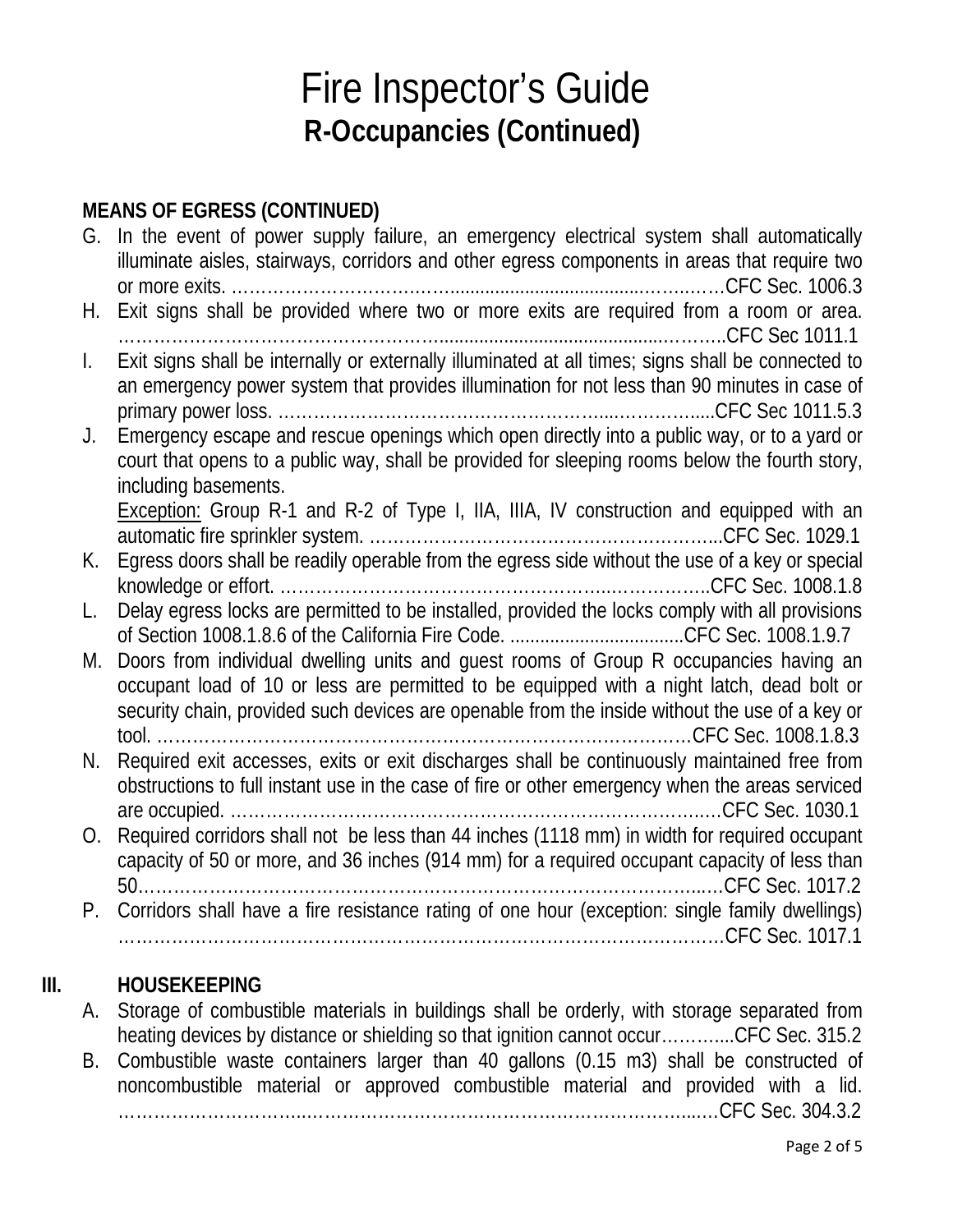#### **HOUSEKEEPING (CONTINUED)**

|     |      | C. With exceptions, combustible waste containers larger than 1.5 cubic yards (1.15 m3) shall not    |
|-----|------|-----------------------------------------------------------------------------------------------------|
|     |      | be stored in buildings or placed within 5 feet (1524 mm) of combustible walls, openings or          |
|     |      |                                                                                                     |
|     | D.   | Materials susceptible to spontaneous ignition, such as oily rags, shall be stored in a listed       |
|     |      |                                                                                                     |
|     |      | E. Combustible material shall not be stored in boiler rooms, mechanical rooms or electrical         |
|     |      |                                                                                                     |
|     |      | F. Storage shall be maintained 2 feet (610 mm) or more below the ceiling in nonsprinklered          |
|     |      | areas of buildings or a minimum of 18 inches (45 mm) below sprinkler deflectors in sprinklered      |
|     |      |                                                                                                     |
|     |      | G. An operational permit is required for the storage, handling or use of more than 5 gallons (19 L) |
|     |      | of flammable liquid indoors or 10 gallons (38 L) of flammable liquid outdoors.                      |
|     |      |                                                                                                     |
|     | H. . | An operations permit is required for storage, handling or use of more than 25 gallons (95 L) of     |
|     |      | combustible liquid indoors or 60 gallons (227 L) of combustible liquid outdoors.                    |
|     |      |                                                                                                     |
|     |      |                                                                                                     |
| IV. |      | <b>ELECTRICAL</b>                                                                                   |
|     |      | a Temperary wiring is allowed for a period not to exceed 00 dove such wiring is allowed for         |

A. Temporary wiring is allowed for a period not to exceed 90 days; such wiring is allowed for longer periods for construction, remodeling or repair of buildings or equipment. ……………………………………………………………………………….…….……CFC Sec. 605.9 B. Extension cords and flexible cords shall not be used as a substitute for permanent wiring. …………………………………………………………………………………………..CFC Sec. 605.5 C. Multiplug adaptors, such as cube adaptors, unfused plug strips or other such devices not complying with the California Electrical Code shall be prohibited………….……CFC Sec. 605.4 D. Relocatable power taps shall be permitted if of the grounded type, equipped with overcurrent protection and listed in accordance with UL 1363………………………………CFC Sec. 605 4.1 E. Appliance cords and extension cords shall be maintained in good condition without splices, deterioration or damage……………………………………………………………CFC Sec. 605.5.3 F. Power taps and extension cords shall not be affixed to structures, extended through walls, ceilings or floors, or under doors or floor coverings, nor subject to physical impact. ………………………………………………………………………………………..CFC Sec. 605.4.3 G. A working space of not less than 30 inches (762 mm) in width, 36 inches (914 mm) in depth and 78 inches (1981 mm) in height shall be provided in front of electrical service equipment. Storage is prohibited within this designated working space........................CFC Sec. 605.3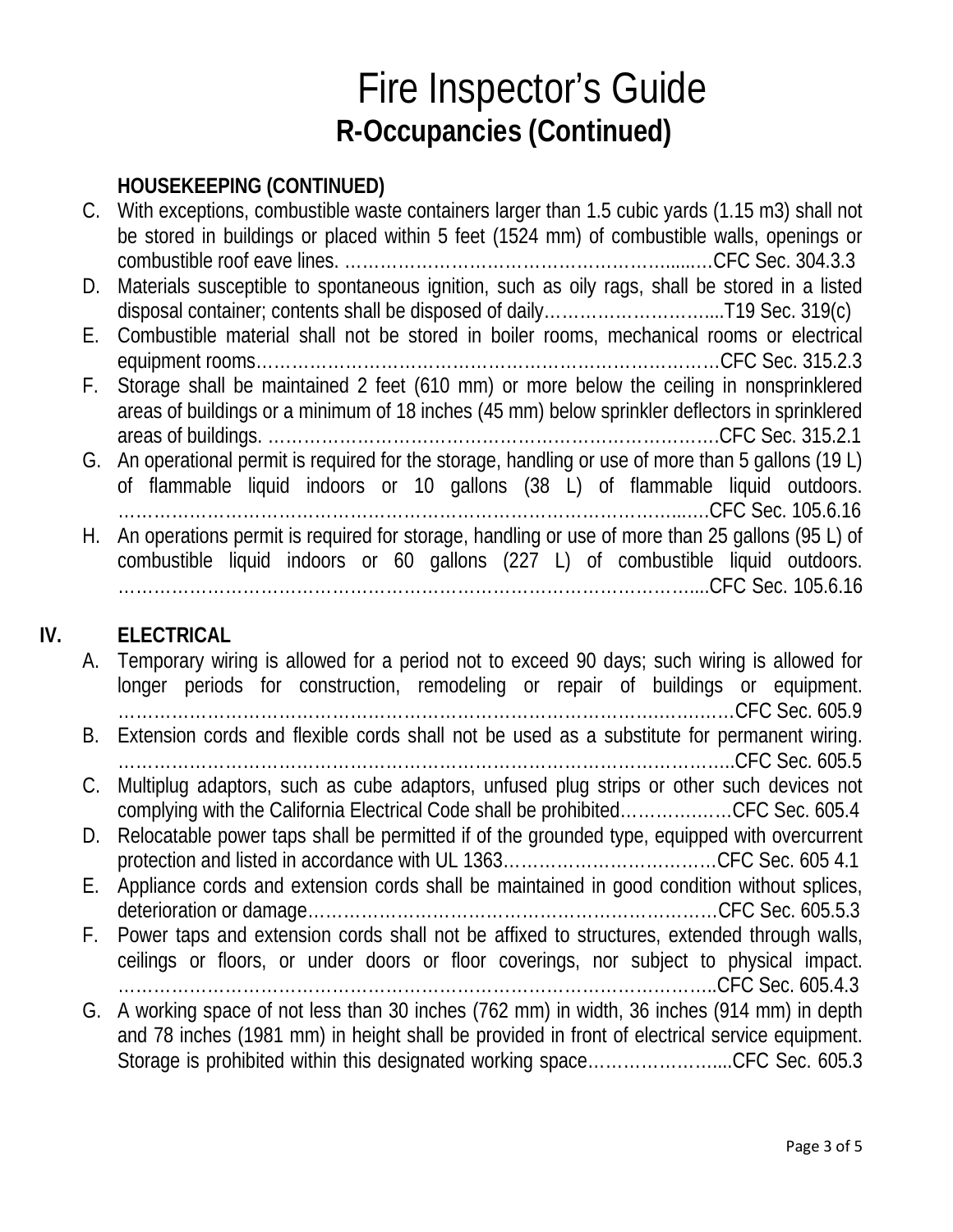#### **V. MISCELLANEOUS**

- A. All drapes, hangings, curtains and other decorative material, including Christmas trees that would tend to increase the fire and panic hazard shall be made from a nonflammable material or shall be treated and maintained in a flame retardant condition with a flame-retardant solution approved by the State Fire Marshal…………………………………..……T19 Sec. 3.08
- B. A manual fire alarm system shall be installed in Group R-1 occupancies. Exception:
	- 1. Buildings, not over two stories in height, with certain construction requirements
	- 2. Buildings equipped throughout with an approved sprinkler system, and provided with at least one manual fire alarm box. …………………………………….….….CFC Sec. 907.2.8.1
- C. An automatic fire alarm system shall be installed throughout all interior corridors serving sleeping units in R-1 occupancies. Exception: buildings with no interior corridors servings sleeping units, and where each

sleeping unit has a means of egress door opening directly to an exterior exit access. ……………………………………………………………………………………...CFC Sec. 907.2.8.2

- D. A manual and automatic fire alarm system shall be installed Group R-2.1 occupancies.
	- Exception: Buildings housing non-ambulatory clients on the first story only and which are protected throughout by the following:
		- 1. An approved and supervised automatic sprinkler system which upon activation will initiate the fire alarm system.
		- 2. A manual fire alarm system.
		- 3. Smoke alarms are installed. ………………………………………………..CFC Sec. 907.2.9.3
- E. Single station or multiple-station smoke alarms shall be installed and maintained in Groups R-1, R-2, R-3 and R-4 occupancies in sleeping areas, in every room in the path of the means of egress from the sleeping area, and on each story within the building. ……CFC Sec. 907.2.10.1

F. Fire alarm systems shall be tested and maintained in working condition in accordance with Chapter 10 of NFPA 72. ……………………………………………………………...CFC Sec. 907.9

- G. Fire sprinkler and standpipe systems shall be inspected, tested and maintained in accordance with Chapter 5 of Title 19. ………………………………………………………….……T19 Sec. 904
- H. An operational permit is required for the storage, handling or use of more than 5 gallons (19 L) of flammable liquids indoor or 10 gallons (38 L) of flammable liquids outdoor. ………………………………………………………………………………………..CFC Sec.105.6.16
- J. An approved fire apparatus access road not less than 20 feet (6.6 m) wide shall be provided for access to within 150 feet (49 m) of all portions of the building. ………………CFC Sec. 503.1.1
- K. Fire access roads shall not be obstructed in any manner, including the parking of vehicles. ………………………………………………………………………………...……..….CFC Sec. 503.4